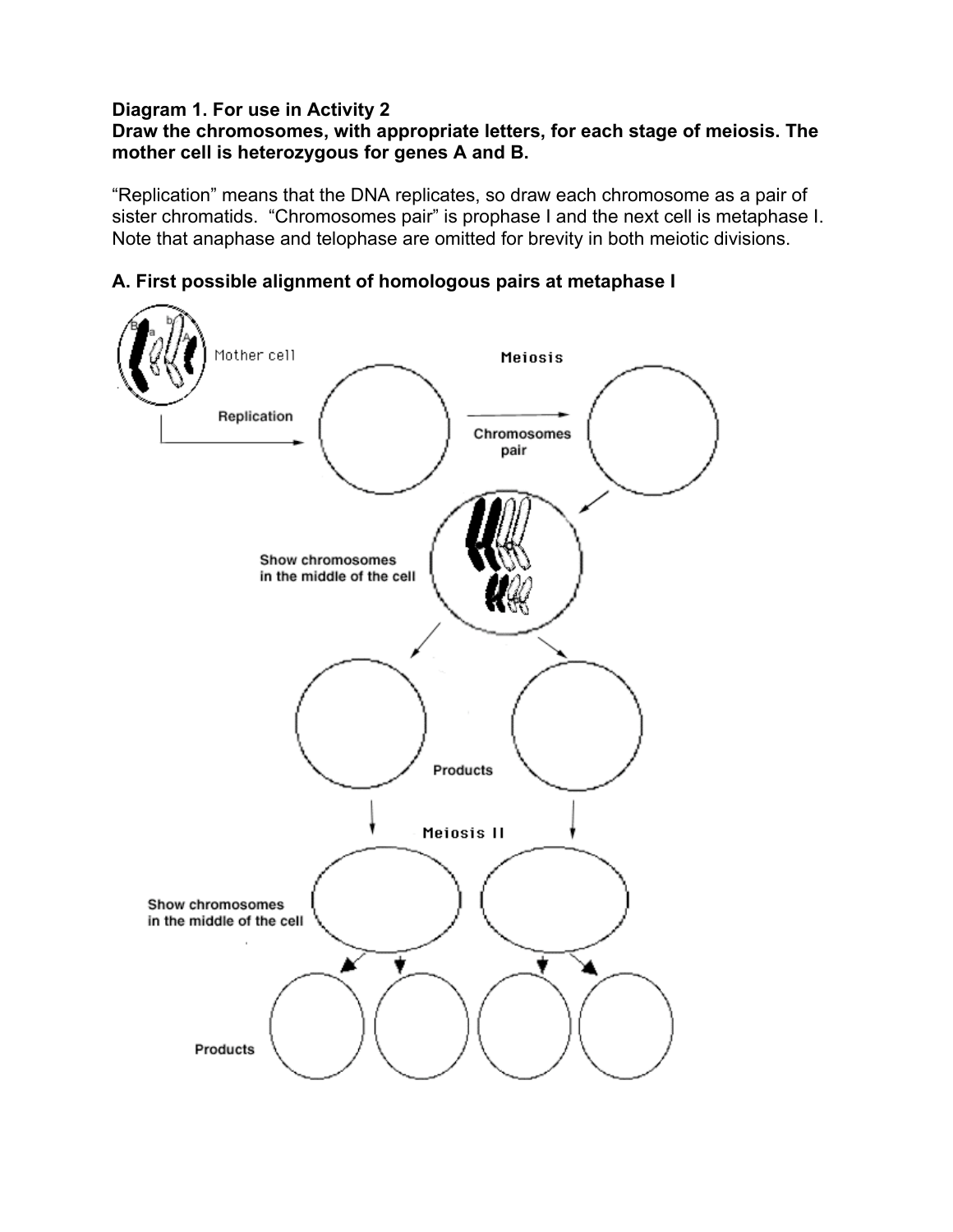# **B. Second possible alignment of homologous pairs at metaphase I**



## **C. Fill in the Punnett square to see all possible genotypes from a dihybrid cross.**

| Cross:<br>AaBb x AaBb |    | <b>Maternal gametes</b> |    |    |    |
|-----------------------|----|-------------------------|----|----|----|
|                       |    | AB                      | Ab | aВ | ab |
| <b>Paternal</b>       | AB |                         |    |    |    |
| gametes               | Ab |                         |    |    |    |
|                       | aB |                         |    |    |    |
|                       | ab |                         |    |    |    |